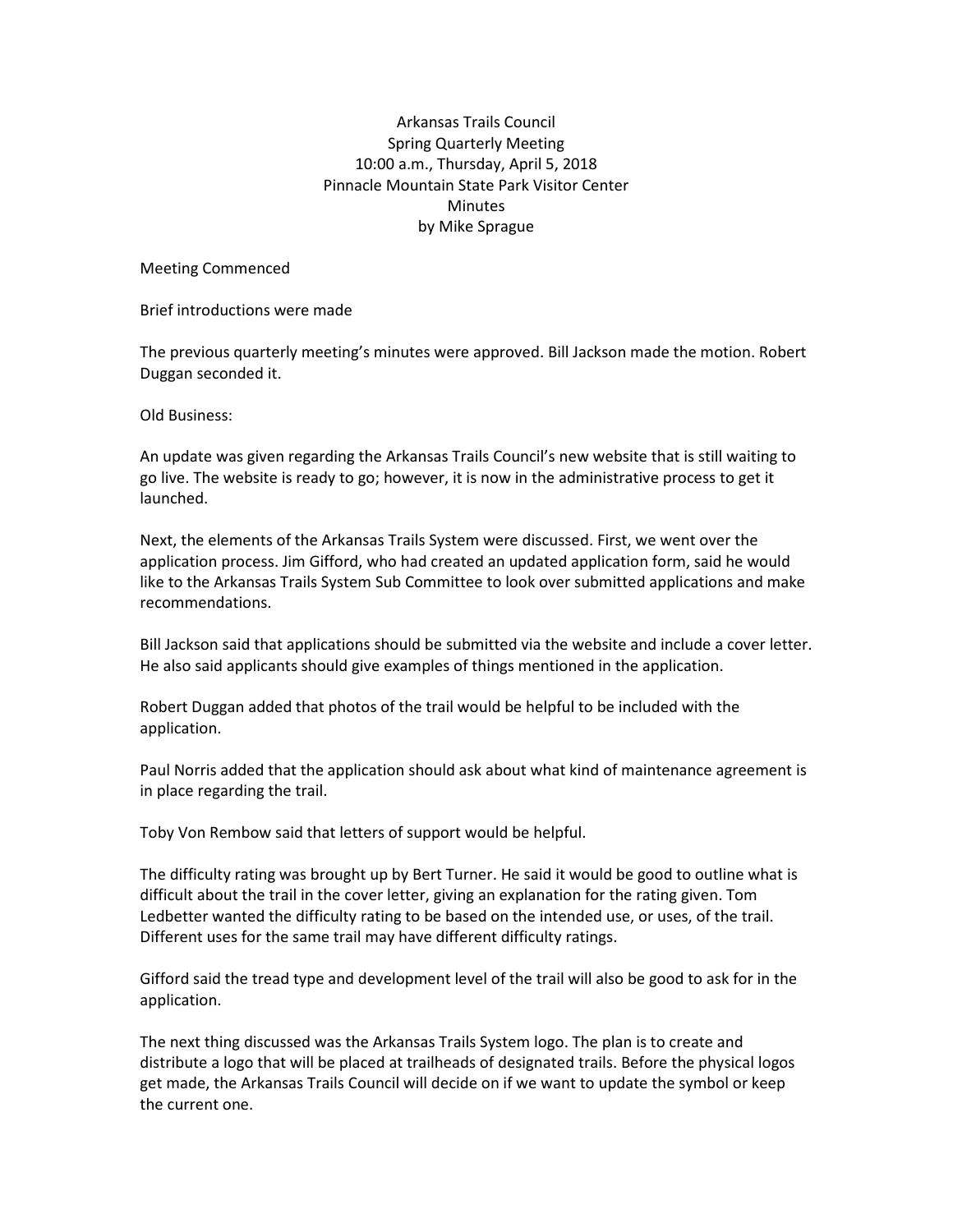Submissions of new logo ideas were requested in the last meeting and in a subsequent email. Zach Foster created several designs to be considered, and images of those were distributed in the meeting. People were asked to initial the ones they liked. Voting for the logos will take place via email and the winner will be announced at the Summer Quarterly Meeting. The current logo, the initialed logos and any other submitted logos will be submitted for selection.

The Arkansas Trails Council will be holding off on the Arkansas Trails Symposium this year. We will however promote the National Trails Day as a day of volunteering for trails.

## New Business:

Bill Jackson suggested the Arkansas Trails Council set up a committee to recruit people to participate with the council.

He also suggested that we host a booth at the Arkansas Recreation and Parks Association annual conference.

## Organizational Updates:

Robert Duggan from the Ozark-St. Francis National Forest talked about the National Trails Strategy and that it would have a soft implementation.

Paul and Melanie Norris from Central Arkansas Trail Alliance both talked about: The Earth Day cleanup and trail work day at Allsopp Park in Little Rock on April 22 from 10:00 to 2:00; Preparation for the Ouachita 50 and Mount Magazine trail races; and the trail meeting this evening CATA is hosting at Superior Brewing in Hot Springs.

Daniel Siskowski from Arkansas Department of Transportation (ARDoT) spoke about the Recreational Trails Program (RTP) and Transportation Alternatives Program (RTP) grants due on May 1. He also said that Jean Wallace, the Director of Hot Springs Parks and Trails, is retiring soon.

Bert Turner of Arkansas Master Naturalists spoke of his organization's collaboration with The Nature Conservancy and the Arkansas Game and Fish Commission to build a two-plus mile trail on Electric Island in Lake Hamilton and a possible water trail to Garvan Woodland Gardens.

Jim Gifford from Friends of the Ouachita Trail (FoOT) and Ouachita Mountain Hikers (OMH) said that volunteer night for the construction of the North Woods Trail at Hot Springs every Wednesday night starting at 5:00.

Tom Ledbetter of the Ouachita National Forest said four Texas Conservation Corps Crews will help work on Ouachita National Forest trails this summer. FoOT is to improve original shelters on the Ouachita Trail. The Lake Ouachita Vista Trail (LOViT) boardwalk at Denby Bay is to be extended.